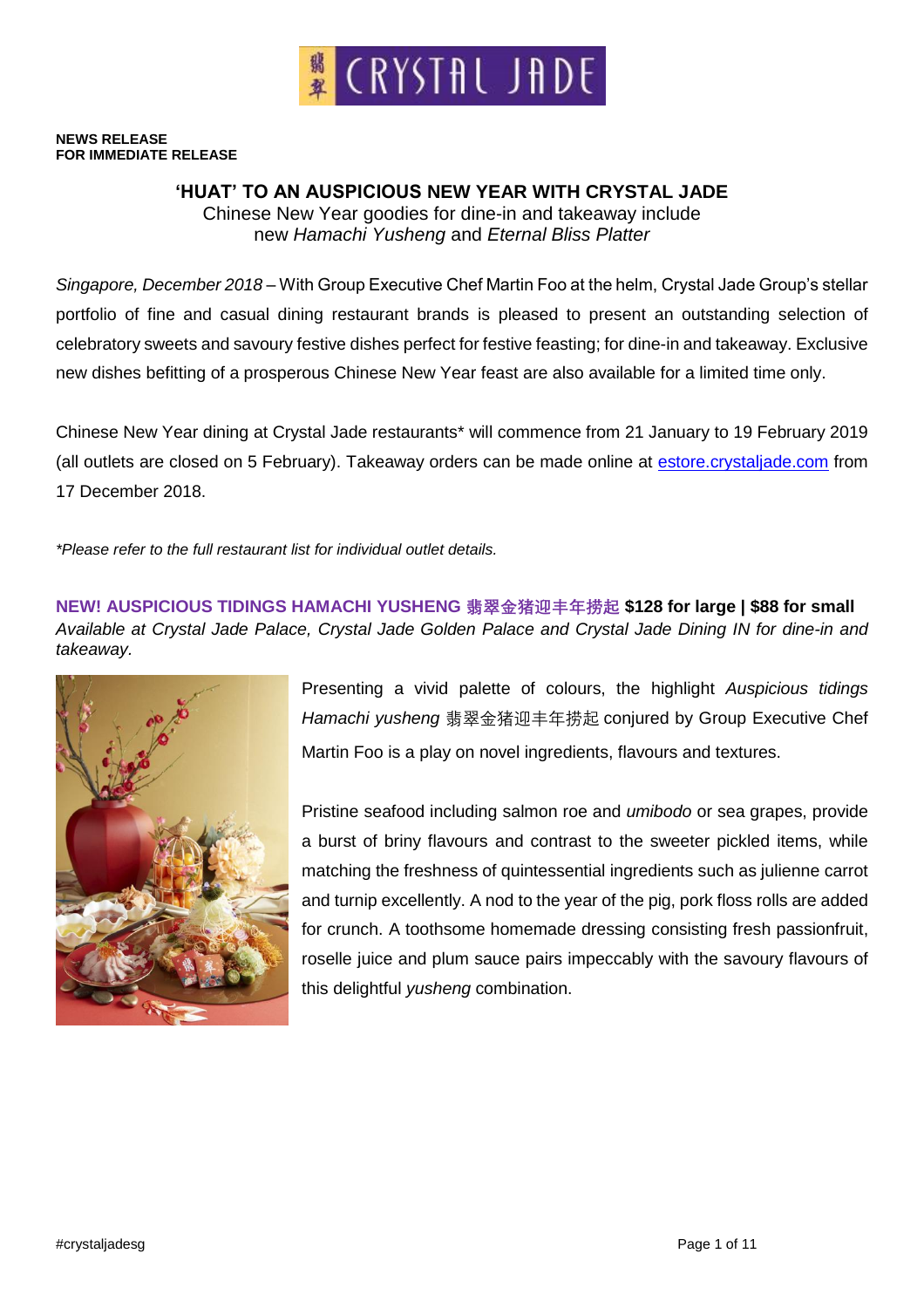#### **NEW! ETERNAL BLISS PLATTER 五福临门 \$38.80**

*Available for takeaway only. Online orders with three-day advance order is required, limited quantities available.*



# A highly-recommended pick for gift-giving, the elegant *Eternal bliss platter*  五福临门 makes a statement with five tempting savoury and sweet homemade items that symbolise good tidings and are brimming with quality ingredients. Besides familiar treats such as Prosperity *carrot cake* 如意萝卜糕, Abundance *yam cake* 丰味芋头糕, and Fortune *glutinous rice cake* 发财年糕, *Red date coconut cake* 椰汁枣皇糕; a traditional festive goodie given an update with the addition of fragrant coconut milk, and Golden osmanthus *chrysanthemum cake* 黄金桂花雪菊糕, are two new wholesome creations that complement the platter perfectly. All five cakes are available in individual portions as well.

#### **FESTIVE FEASTING**

From an exquisite fine-dining experience to unassuming convivial gatherings, Crystal Jade's diverse portfolio of Chinese restaurants provide excellent options for Chinese New Year meals. Make plans to herald Chinese New Year at any one of Crystal Jade's portfolio restaurant and partake in thoughtfully-crafted Chef's recommendations, as well as a variety of dine-in set menus that promise something for everybody.

#### **CHEF'S RECOMMENDATIONS AND FESTIVE SET MENUS AT CRYSTAL JADE KITCHEN**



*Sautéed sea cucumber and minced meat with spicy mala sauce in claypot & Crispy pork knuckle in Thai Style*

Synonymous with affordable dim sum, noodles and congee bowls, Crystal Jade Kitchen's culinary team has crafted several highlight communal dishes.

Besides a show-stopping *Crispy pork knuckle in Thai Style* 脆皮泰式元蹄 (\$28.80 per portion) and *Sautéed Boston lobster with ginger & scallion in superior broth* 姜葱上汤焗波士顿龙虾 (\$68.80 per portion), *Sautéed sea cucumber and minced meat with spicy mala sauce served in claypot* 麻辣海参煲 (\$ 28.80 per portion) is a novel dish that pairs the delicacy of sea cucumber; usually braised, in a stir-fry with minced meat in a piquant proprietary Sichuan-inspired sauce.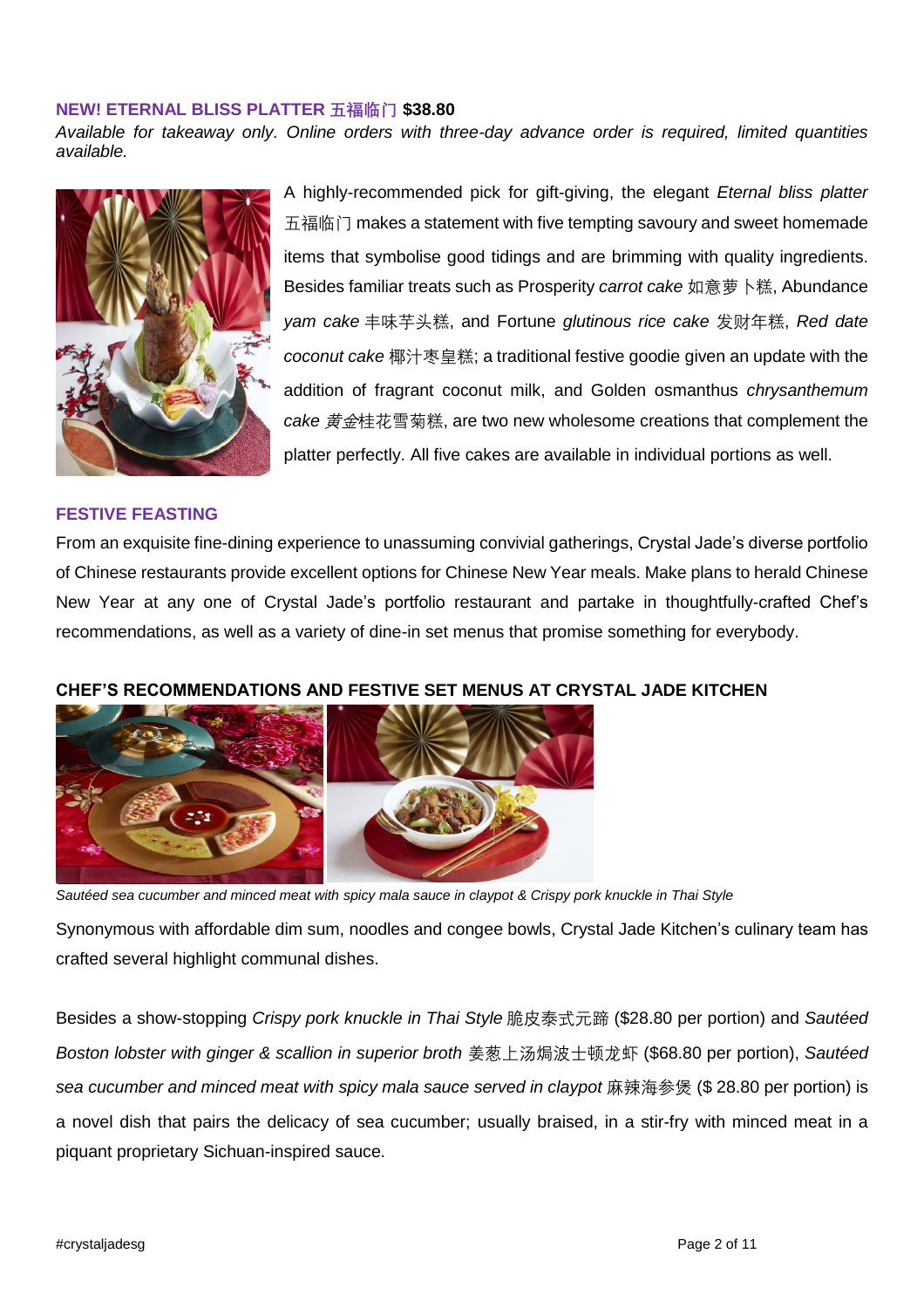Set menus for four, six, eight and ten persons start from \$298 and are available at all Crystal Jade Kitchen outlets.

Guests can also opt to complement their meal with an exclusive *Golden Kumquat Lime Juice* 金橘酸柑汁 (\$16.80 per jug | \$13.80 per jug with any order of set menu); a refreshing beverage that serves up to 5 persons and is exclusively available this festive period at Crystal Jade Kitchen and Crystal Jade La Mian Xiao Long Bao outlets only.

# **CHEF'S RECOMMENDATIONS AND FESTIVE SET MENUS AT CRYSTAL JADE LA MIAN XIAO LONG BAO**



*Steamed Fortune dumpling & Steamed prawns with chopped chillies*

A dining destination for juicy *xiao long bao* and *la mian*, Crystal Jade La Mian Xiao Long Bao is introducing a limited edition *Steamed Fortune dumpling* 发财幸运水饺 (\$6.80 for 6 pieces); blushing-pink nuggets plump with a tasty combination of minced pork, black moss, mushrooms and diced carrots, as well as *Steamed prawns with chopped chillies* 剁椒美人虾 (\$20.80 per portion)*;* sweet succulent prawns crowned with a tantalising topping of aromatic oil-based sauce made with chopped preserved/pickled red chillies. Other auspicious options include an irresistibly-crisp *Pan-fried auspicious chilli crab bun* 鸿运辣椒蟹生煎包 (\$6.80 for 3 pieces) and an addictive *Crispy mala chicken* 麻辣脆皮鸡 (\$18.80 for half).

Set menus for four, six, eight and ten persons are priced from \$228 and available at all Crystal Jade La Mian Xiao Long Bao outlets.

# **CHEF'S RECOMMENDATIONS AND FESTIVE SET MENUS AT CRYSTAL JADE JIANG NAN**

Partake in a meal with family and friends amid the refined and elegant setting of the newly-refreshed Crystal Jade Jiangnan at VivoCity. Limited-time specialities range from *Thick crab meat soup with spinach, conpoy and egg white* 翡翠芙蓉干贝蟹肉羹 (\$16.80 per person) and *Braised duck with leeks* 京葱扒大鸭 (\$28.80 half and \$53.80 whole) to a luxurious *Braised abalone with pork knuckle* 金鲍大元蹄 (\$48.80 per portion).

Set menus for four, six, eight and ten starting from \$238 to \$688 at Crystal Jade Jiang Nan VivoCity.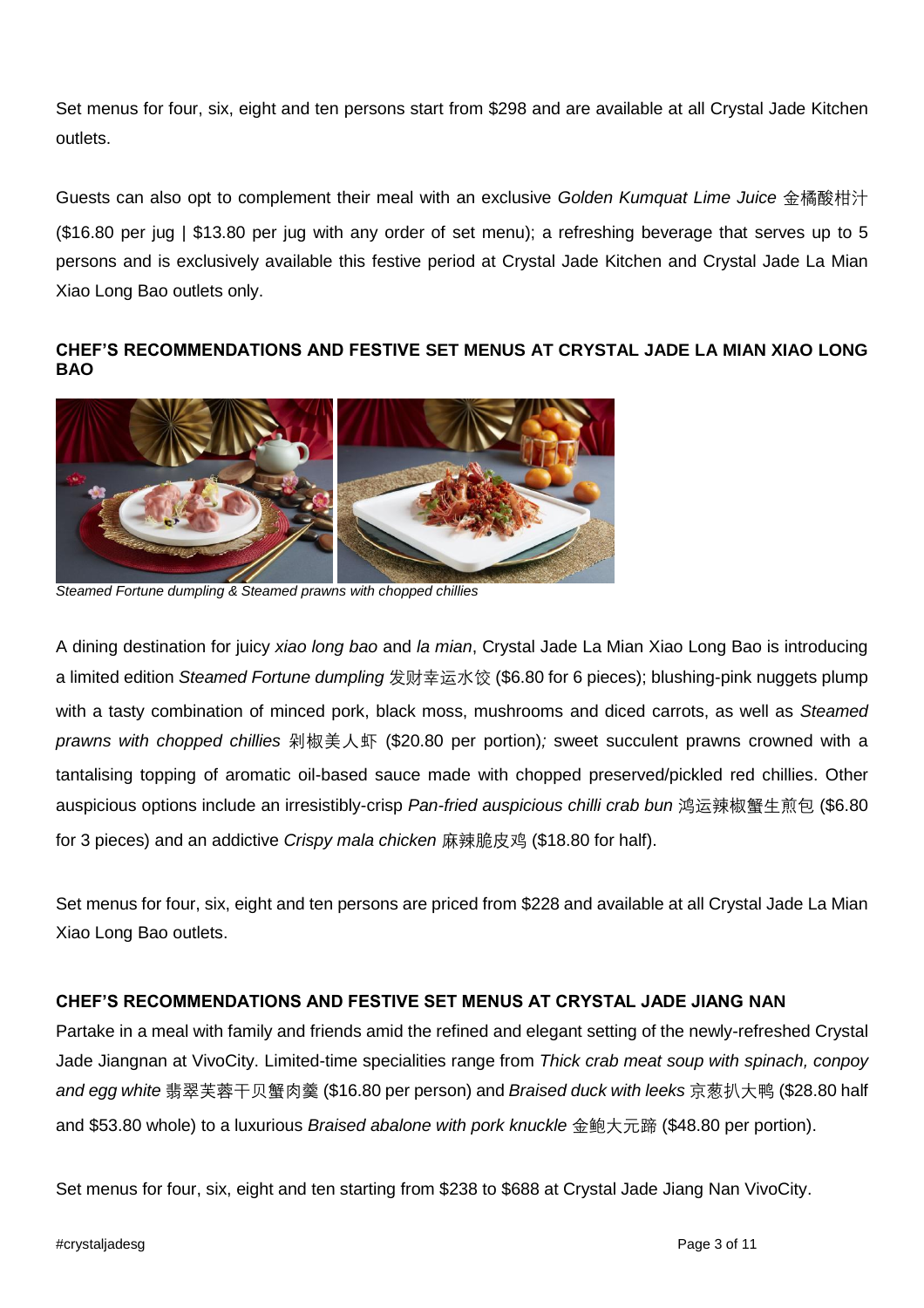# **FESTIVE GATHERINGS AT FINE DINING RESTAURANTS**

*Crystal Jade Palace Restaurant (Takashimaya Shopping Centre)*



*Crispy Hokkaido scallop stuffed with black moss prawn paste coated with salted egg yolk & Stir-fried South America sea cucumber with scallion and leek*

Savour resident Chef Martin Foo's progressive Chinese cuisine which is characterised by his signature innovative touches. An elaborate start that tests the chef's finesse, *Crispy Hokkaido scallop stuffed with black moss prawn paste coated with salted egg yolk* 发财黄金百花酿元贝 (\$16.80 per person) provides a delightful burst of flavours and textures, while traditional char siew is elevated with the use of Spanish pork in *Grilled Iberico pork collar honey char siew with black bean sauce* 荫豉烤西班牙黑毛豚 (\$30 per portion). *Stir-fried South America sea cucumber with scallion and leek* 大蒜爆炒南美洲刺参 (\$38 per portion) is unassuming but executed with finesse and redolent with 'wok hei' or the breath of the wok

An extensive range of set menus starting start at \$108 to \$168 per person (minimum 2 to dine) at \$488 for four persons to \$3,288 for ten persons, as well as vegetarian options are available.



*Crystal Jade Golden Palace (Paragon)*

*Braised sea cucumber stuffed with dried oyster black moss & Braised Bird Nest with Crab Roe*

For a memorable Chinese New Year celebratory meal, One-Michelin Crystal Jade Golden Palace is undoubtedly a top choice.

Set menus start at \$118 to \$208 per person (minimum 2 to dine) and \$568 to \$4888 for four to ten and comprises exquisite dishes conjured by the restaurant's team of chefs, including *Braised sea cucumber stuffed with dried oyster black moss* 福袋发财好市煎酿皇帝参 (\$22 per portion) and a nourishing *Braised Bird Nest with Crab Roe* 蟹皇烩燕窝 (\$80 per person).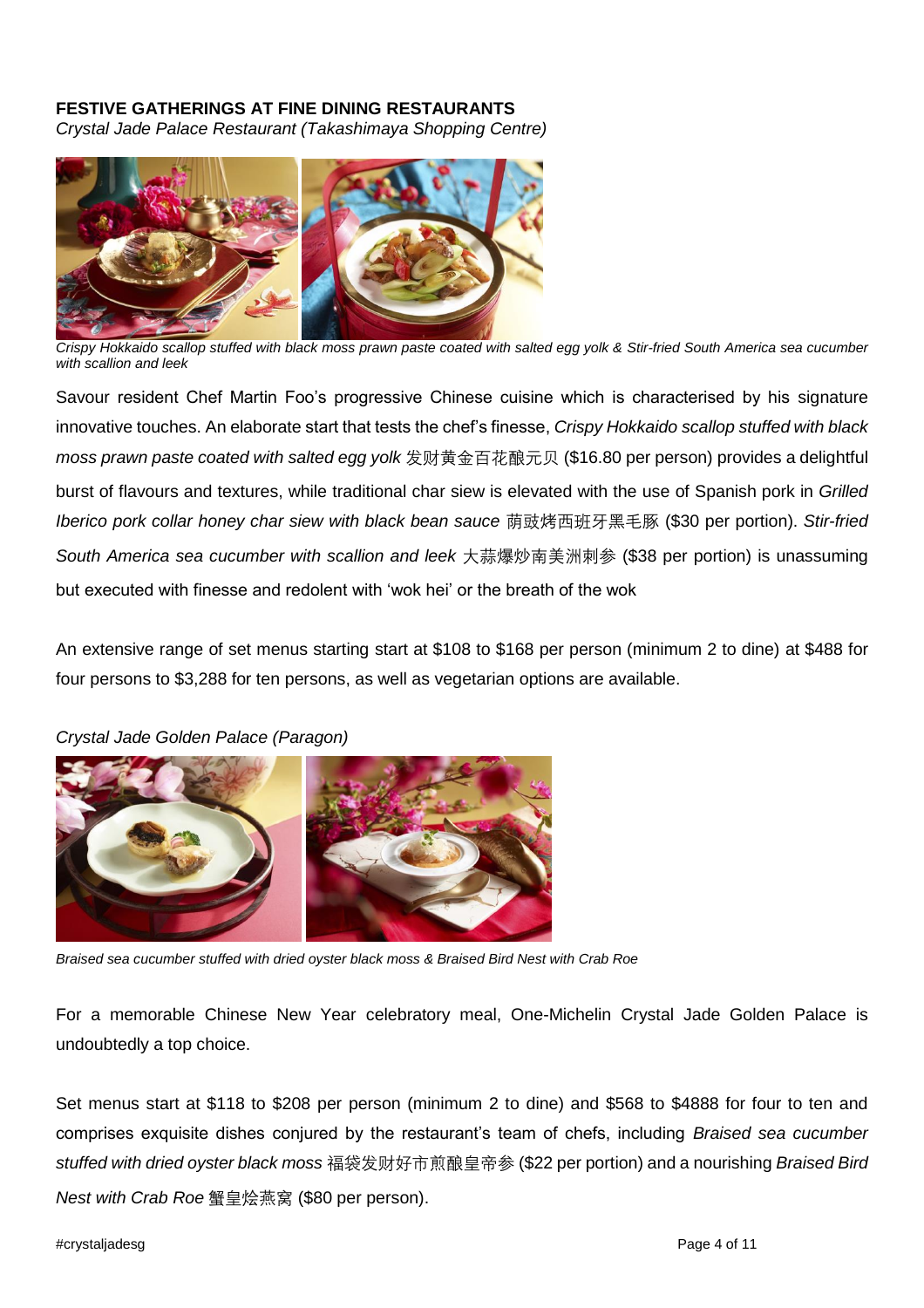# *Crystal Jade Dining IN (VivoCity)*



*Steamed cod fish with Japanese Chrysanthemum and cordyceps flower & Double-boiled bird's nest served with three homemade sauces; pumpkin, almond and purple sweet potato*

Tuck into a comforting *Steamed cod fish with Japanese Chrysanthemum and cordyceps flower* 花香蒸鳕鱼 (\$19.80 per person); the dish renders a collagen-rich milky broth with a light floral note, *Baked lobster with black truffle and wild mushroom* 黑松露野菌焗龙虾, as well as a ultra-luxe dessert of *Double-boiled bird's nest served with three homemade sauces; pumpkin, almond and yam* 三式官燕 (\$128 per portion, suggested for 2-3 pax serving).

Set menus at Crystal Jade Dining IN are priced from \$98 to \$138 per person (minimum 2 to dine) and from \$388 to \$2,388 for four to ten persons.

#### **Promotions for dine-in**

- 1) CNY Set Menu (21 Jan 19 Feb 2019)
- Jadeite member and partnering bank card holders gets to receive cash dining vouchers worth up to \$500 (10% of set menu value ordered)
- 2) CNY Ala Carte dishes
- 12% discount for Jadeite members making payment with partnering bank cards
- 10% discount for Jadeite members or partnering bank cards holder

#### **FESTIVE TAKEAWAY DELIGHTS**

\*Please refer to Appendix 1A for full list of items.

From 17 December 2018 to 19 February 2019, takeaway orders can be made online at estore.crystaljade.com and customers can also place their orders in person at all Crystal Jade restaurants and bakery outlets from 4 January 2019. Collection of orders can be made from 21 January to 19 February 2019 at select Crystal Jade outlets.

Perfect for family gatherings or office parties during the festive period, Crystal Jade's Lunar New Year takeaway items range from *yusheng*, treasure pots and *Buddha jumps over the wall*, to sweet and savoury traditional cakes and cookies.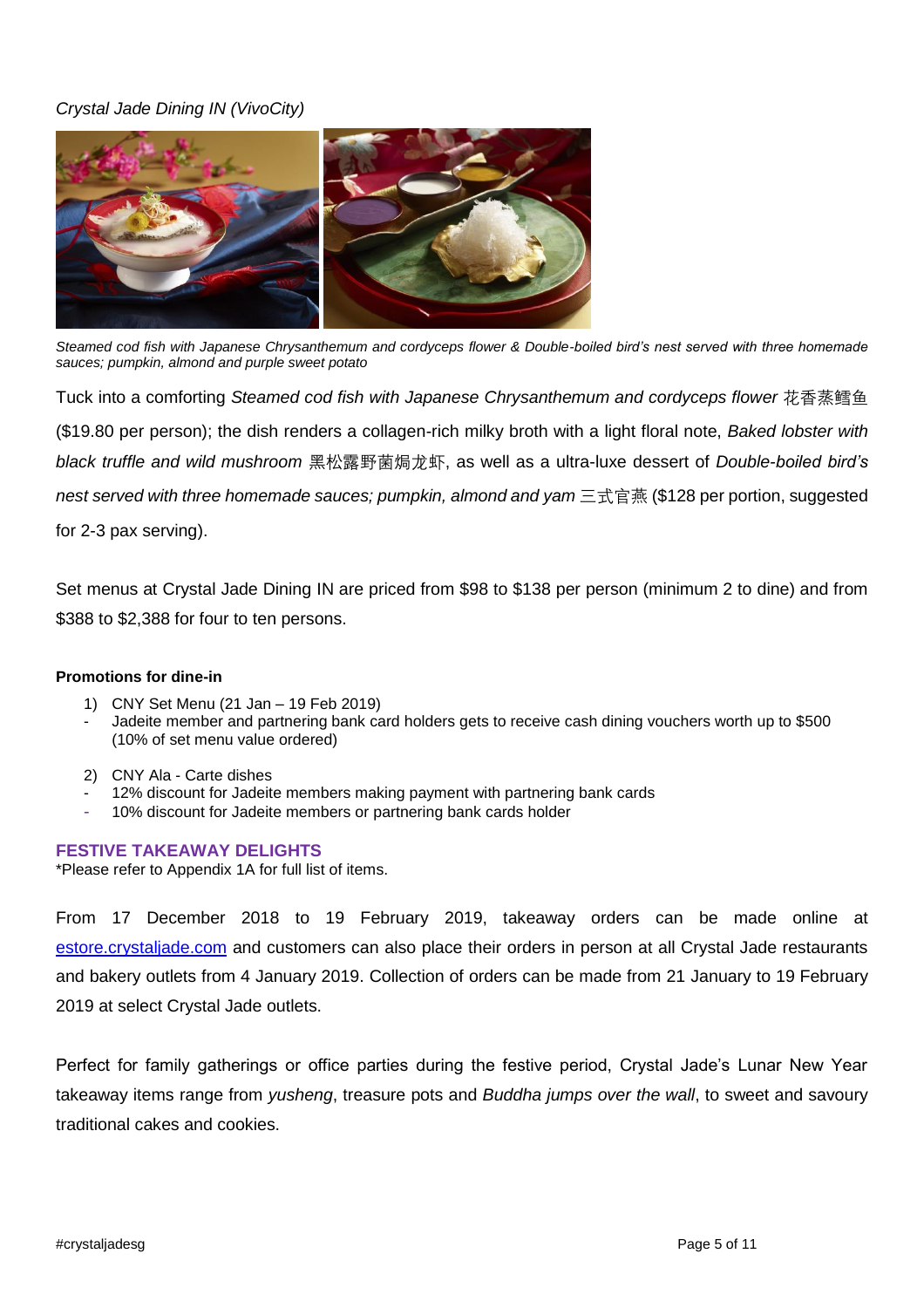

For a fuss-free and delectable reunion dinner at home or in the office, Crystal Jade's Lunar New Year bundles comprising quintessential festive dishes are great options.

Customers can choose from the *Auspicious Reunion Feast bundle* (\$368.80 for 5 pax | \$588.80 for 10 pax) and each consists of five dishes, namely *Bountiful abalone treasure pot* 金玉满堂海味盆菜, *Reunion Norwegian Salmon* yusheng 贺岁团圆三文鱼捞起, Crystal Jade Fortune Chicken 翡翠富贵鸡, *Fried glutinous rice with cured meats* 生炒腊味糯米饭, and a choice of either sweet *Nian gao* 发财年糕 or savoury *Carrot cake* 如意萝卜糕.

• **Bountiful abalone treasure pot 金玉满堂鲍鱼海味盆菜 \$268.80 for small | \$468.80 for large** *Available at Crystal Jade restaurants\*. Online order from 17 December 2018 – 14 February 2019, collection from 21 January 2019 at select outlets*

This timeless *Bountiful abalone treasure pot* never goes out of style. Boasting 18 choice ingredients the likes of whole 10-head abalone, sea cucumber, fish maw, fresh scallop, fresh prawn, dried oyster, conpoy, black moss, pig trotter and dried mushrooms braised in a full-bodied thick sauce, this hearty generous pot of wholesome goodness is a definite show-stopper on any reunion table and is best savoured in the company of family and friends.

• **Buddha jumps over the wall 佛跳墙, \$218 for 5 pax**  *Available for online order only.*

Definitely *the* highlight on any reunion dinner table, this veritable speciality is painstakingly-prepared; the flavourful stock is rendered by simmering premium ingredients such as whole 8-head abalone, sea cucumber and ginseng over six hours until the broth is reduced to a luscious consistency.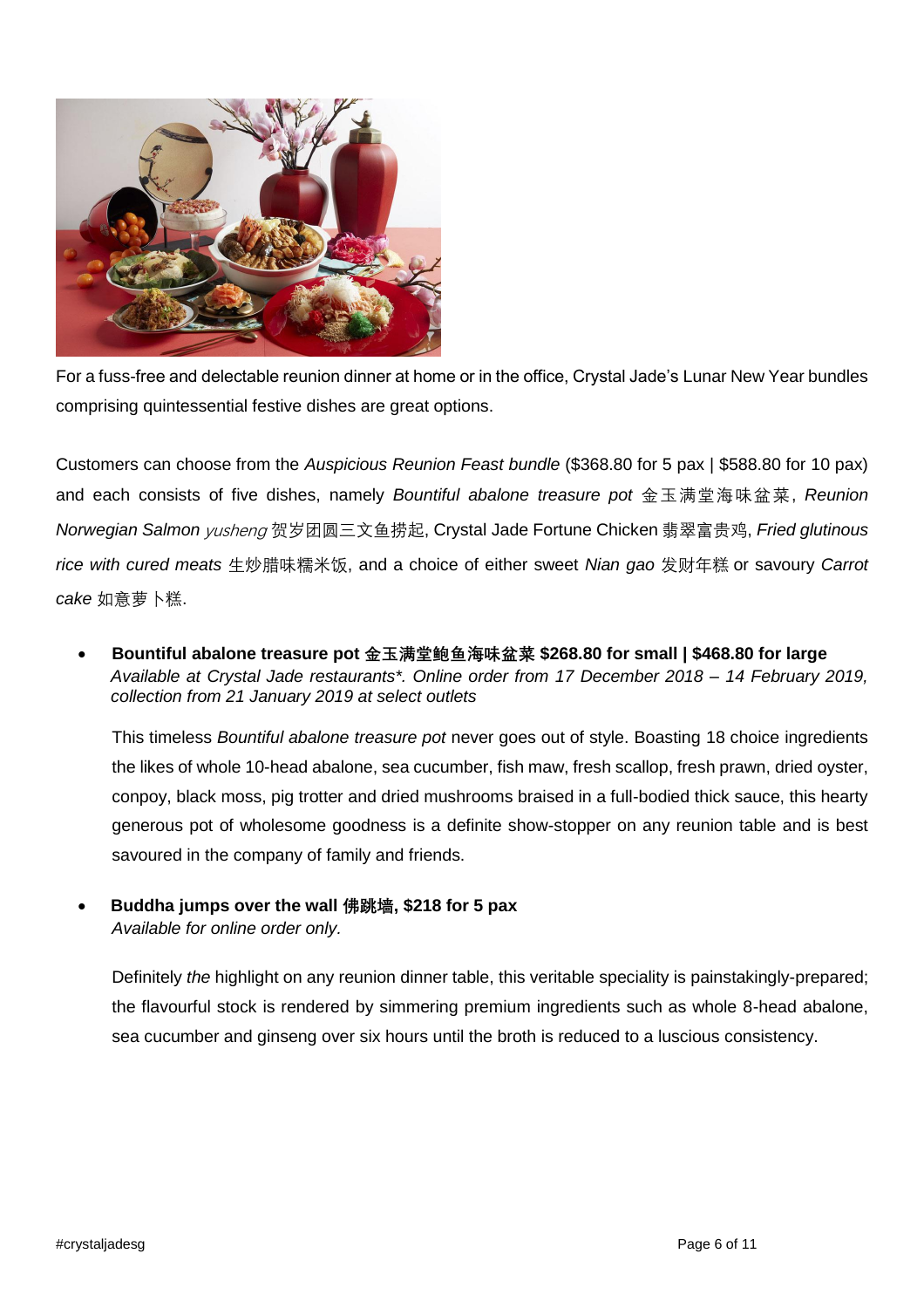# • **Crystal Jade Fortune Chicken 翡翠富贵鸡 \$36.80 (whole)**

*Available at Crystal Jade restaurants\*. Online order from 17 December 2018 – 14 February 2019, collection from 21 January 2019 at select outlets*

Group Executive Chef Martin Foo's rendition of a classic herbal chicken, this alluring one-pot comfort presents steamed fork-tender whole chicken in a comforting broth fortified with red dates, Chinese Angelica root and wolfberries among other herbs.

• **Reunion salmon yusheng 贺岁团圆三文鱼捞生 \$42.80 for small | \$68.80 for large** *Available at Crystal Jade La Mian Xiao Long Bao / Jiangnan and Crystal Jade Kitchen for takeaway and dine-in; online order from 17 December 2018 – 14 February 2019, collection from 21 January*

Toss to an abundant year ahead with a classic *yusheng* with Norwegian salmon slices and homemade apple sauce with plum.

## • **Sweet and savoury traditional cakes**

*2019 at select outlets*

*Available at all outlets for takeaway till 19 February 2019; online order from 17 December 2018 – 14 February 2019, collection from 21 January 2019 at select outlets*



From left: Abundance Yam cake, Golden Osmanthus Chrysanthemum cake, Red date coconut cake

*Prosperity carrot cake* 如意萝卜糕, Abundance *Yam cake* 丰味芋头糕, Fortune *Glutinous rice cake* 发 财年糕, *Red date coconut cake* 椰汁枣皇糕 and *Golden osmanthus chrysanthemum cake* 黄金桂花 雪菊糕 are available in individual seven-inch portions as well.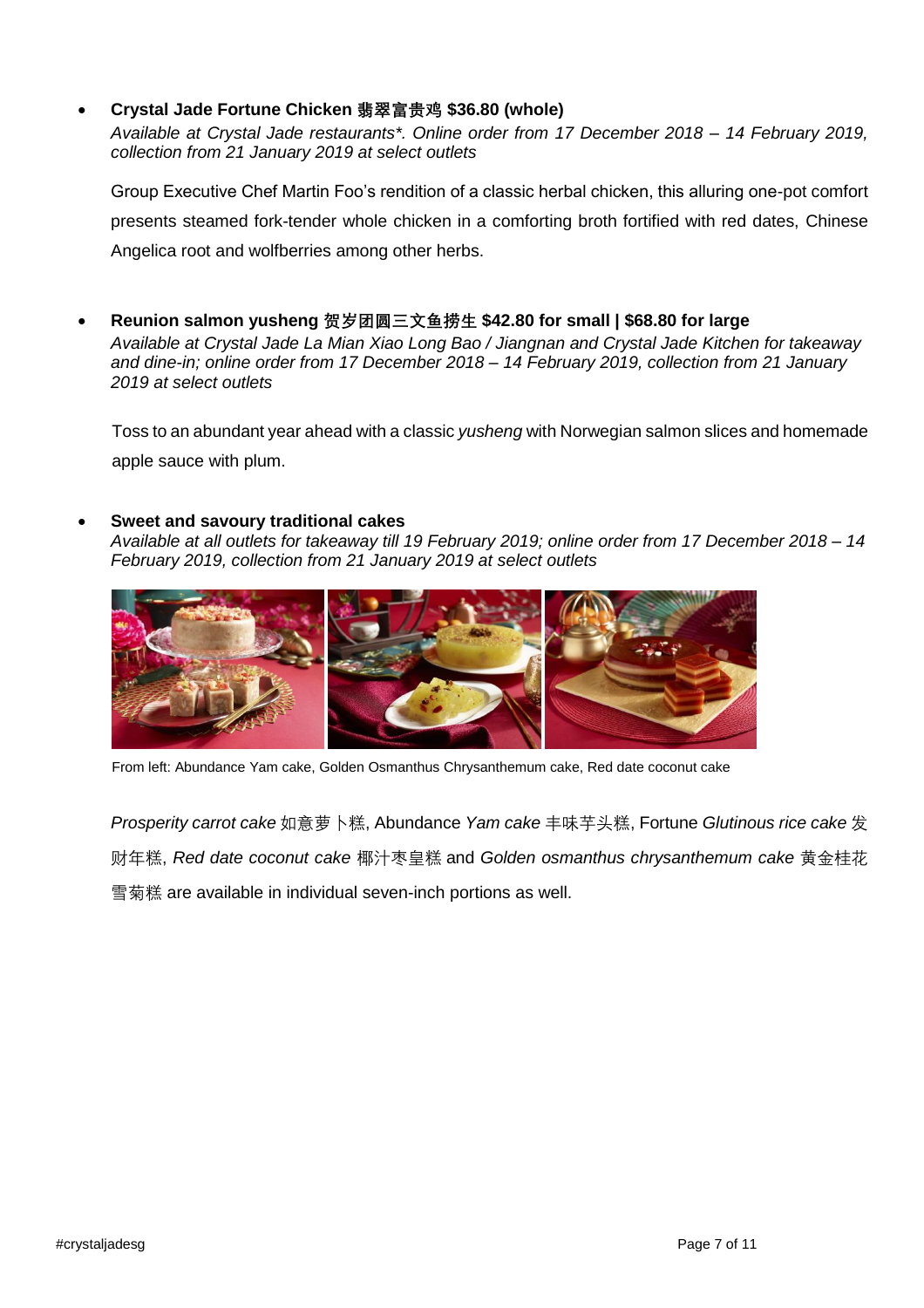### • **Chinese New Year Cookies**

*Available at all outlets for takeaway till 19 February 2019, online order from 17 December 2018 – 14 February 2019, collection from 21 January 2019 at select outlets*



Present visiting relatives and friends with Crystal Jade's signature festive cookies. Besides the crispy-top *Fortune Bo Lo pineapple tarts* 旺上旺菠萝 黄梨挞 (\$20.80) with a generous filling of well-balanced sweet and tart pineapple jam and buttery *Almond puff cookies* 黄金杏仁酥 (\$16.80), new additions include *Lychee cranberry cookie* 荔枝蔓越莓曲奇 (\$13.80) and *Red dates walnut cookie* 红枣核桃曲奇 (\$13.80). The *Happiness Trio Bundle* (\$38.80) consisting a trinity of *Lychee cranberry cookie*, *Red dates walnut cookie* and *Fortune Bo Lo pineapple tarts* makes an excellent option.

#### **Promotions for takeaway items**

A) Online Order Period: 17 Dec 2018 – 14 Feb 2019, collection from 21 Jan 2019 at select outlets

- 12% discount for Jadeite members making payment with partnering bank cards holder
- 10% discount for Jadeite members or partnering bank cards holder

B) Outlet Order Promotion period 4 Jan – 19 Feb 2019

- 12% discount for Jadeite members making payment with partnering bank cards
- 10% discount for Jadeite members or partnering bank cards holder

For more information on outlet locations, please log on to [www.crystaljade.com.](http://www.crystaljade.com/)

#### *Note to editors:*

- *All prices are subject to 10% service charge and GST.*
- *High-res images of select CNY items and dishes are available upon request via email.*

#### **ABOUT CRYSTAL JADE GROUP**

Founded in 1991, Crystal Jade is an awarded Chinese culinary group with MICHELIN one star for three consecutive years, since its inaugural edition, and multiple MICHELIN Bib Gourmand awards (Hong Kong & Shanghai). Committed to preserving the rich traditions of Chinese cuisine, the group's portfolio of specialty dining concepts range from fine dining and casual dining restaurants to specialty bakeries.

In 2014, L Capital Asia, the private equity arm of LVMH Moët Hennessy – Louis Vuitton officiated a 90% stake buy in Crystal Jade. Later in June 2015, Standard Chartered Private Equity (SCPE) announced its investment in the group as well. To date, the award-winning group owns and operates over 120 outlets across 30 major cities in Asia Pacific.

For more information or assistance, please contact: **Sixth Sense Communications & PR Consultancy** Loh Hsian Ming T: 6423 0096 | M: 9435 9171 E: [hsianming@sixthsense.com.sg](mailto:hsianming@sixthsense.com.sg)

## **Crystal Jade Culinary Concepts Holding**

Irene Goh, Senior Marketing Manager Charis Tan, Marcom Manager T: 6512 0825 | M: 9670 9337 T: 6512 0806 | M: 9424 1903 E: [irene.goh@crystajade.com](mailto:irene.goh@crystajade.com) E: [charis.tan@crystajade.com](mailto:charis.tan@crystajade.com)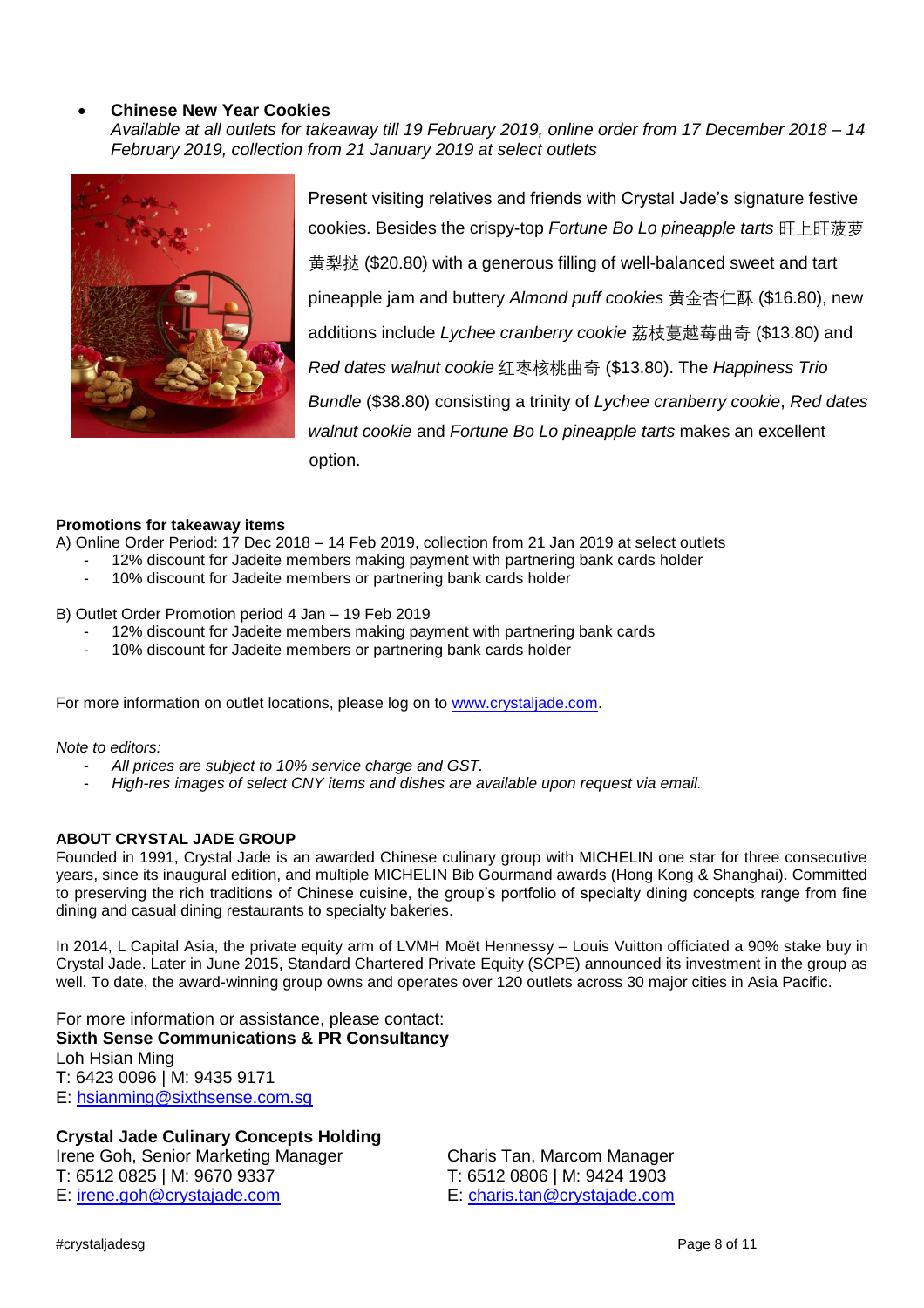## **APPENDIX 1A: FESTIVE TAKEAWAY AVAILABILITY DETAILS**

| <b>Festive Takeaways</b>                                                      | <b>Outlets</b>                                                                                                                                                                                                      |
|-------------------------------------------------------------------------------|---------------------------------------------------------------------------------------------------------------------------------------------------------------------------------------------------------------------|
| Reunion salmon yusheng<br>\$42.80 (small); \$68.80 (large)                    | All Crystal Jade outlets except C-Jade Deli Corner & Crystal Jade<br>La Mian Xiao Long Bao at T1 Departure Hall)                                                                                                    |
| Yusheng with Hamachi<br>\$88 (small); \$128 (large)                           | Crystal Jade Palace<br>Crystal Jade Golden Palace<br>Crystal Jade Dining IN                                                                                                                                         |
| <b>Bountiful Abalone Treasure Pot</b><br>\$268.80 (small); \$468.80 (large)   | All Crystal Jade outlets except C-Jade Deli Corner & Crystal Jade<br>La Mian Xiao Long Bao at T1 Departure Hall and Dim Sum Inc)                                                                                    |
| <b>Auspicious Reunion Feast Bundle</b><br>\$368.80 (small); \$588.80 (Large)  | All Crystal Jade outlets except C-Jade Deli Corner & Crystal Jade<br>La Mian Xiao Long Bao at T1 Departure Hall and Dim Sum Inc)                                                                                    |
| Buddha Jumps Over The Wall<br>\$218                                           | <b>Online Exclusive</b><br>$\bullet$                                                                                                                                                                                |
| <b>Prosperity Traditional Cakes</b><br>\$18.80 - \$38.80                      | All Crystal Jade outlets except C-Jade Deli Corner & Crystal Jade<br>La Mian Xiao Long Bao at T1 Departure Hall); Eternal Bliss Platter<br>and Golden Osmanthus Chrysanthemum Cake not available at<br>Dim Sum Inc) |
| Fortune Bo Lo Pineapple Tart<br>\$20.80                                       | All Crystal Jade outlets except C-Jade Deli Corner & Crystal Jade<br>La Mian Xiao Long Bao at T1 Departure Hall)                                                                                                    |
| <b>Almond Puff Cookies</b><br>\$16.80                                         |                                                                                                                                                                                                                     |
| Lychee Cranberry Cookies & Red Dates<br><b>Walnut Cookies</b><br>\$13.80 each |                                                                                                                                                                                                                     |
| <b>Happiness Trio Bundle</b><br>\$38.80                                       |                                                                                                                                                                                                                     |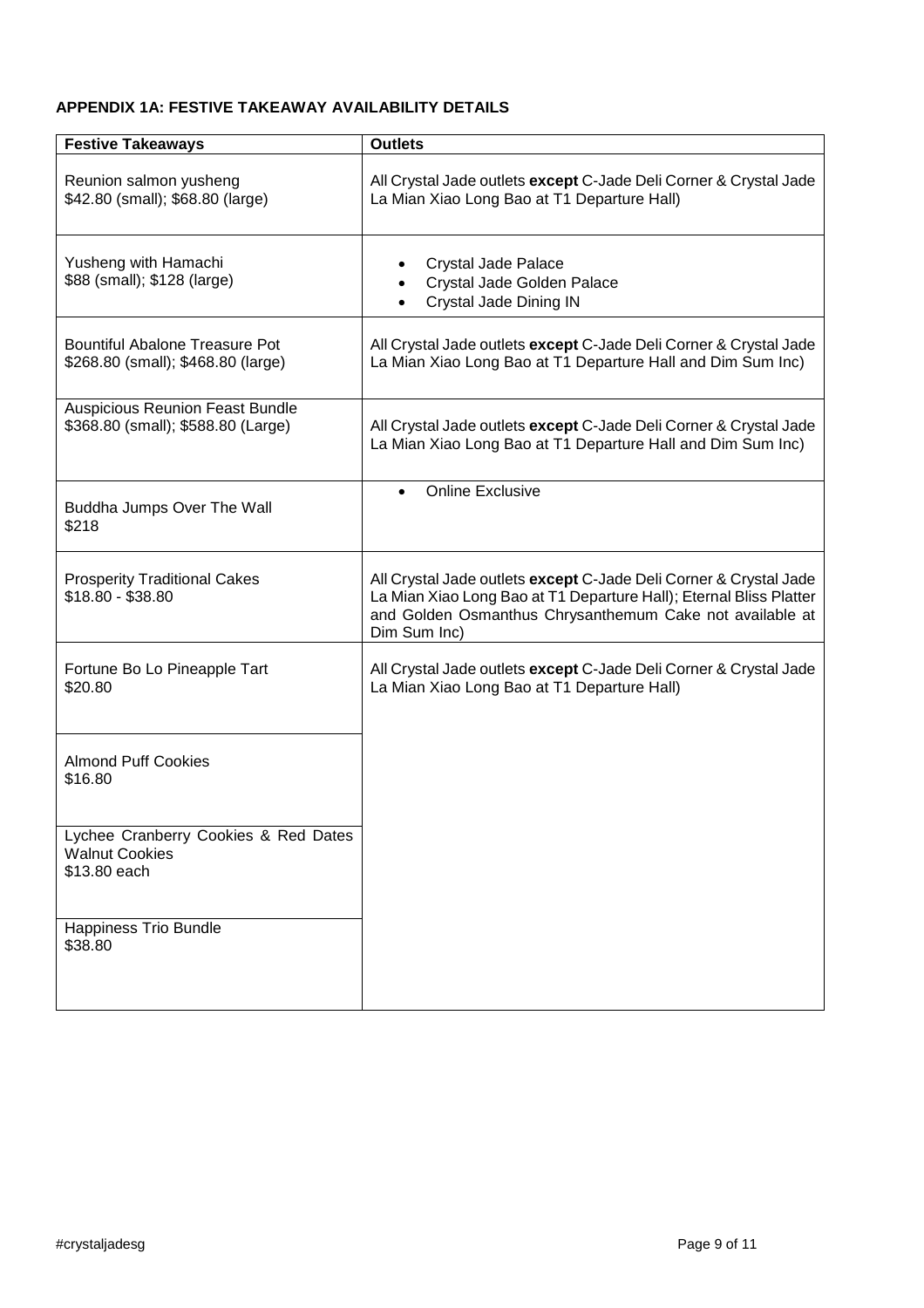# **APPENDIX 1B: PARTICIPATING OUTLETS LISTING**

| <b>Concept</b> | <b>Outlets</b>                        | <b>Address</b>                              | <b>Tel</b>                                                            |
|----------------|---------------------------------------|---------------------------------------------|-----------------------------------------------------------------------|
| Fine Dining    | Crystal Jade Palace<br>Restaurant     | Takashimaya S.C. #04-19                     | 6735 2388                                                             |
|                | Crystal Jade Golden Palace            | Paragon #05-22                              | 6734 6866                                                             |
|                | Crystal Jade Dining IN                | VivoCity #01-112                            | 6278 5626                                                             |
| Casual Dining  | Crystal Jade Kitchen                  | Tampines Mall #B1-11                        | 6788 0633                                                             |
|                |                                       | Great World City #03-30                     | 6738 2911                                                             |
|                |                                       | Holland Village, No.2 Lor<br>Mambong        | 6469 0300                                                             |
|                |                                       | Takashimaya S.C. #B2-38                     | 6238 1411                                                             |
|                |                                       | The Clementi Mall #03-54                    | 6659 9215                                                             |
|                |                                       | Causeway Point #05-10                       | 6891 1779                                                             |
|                |                                       | Westgate #04-42                             | 6465 9822                                                             |
|                |                                       | Suntec City #B1-112                         | 6884 5172                                                             |
|                |                                       | Plaza Singapura #02-32                      | 6336 2833                                                             |
|                |                                       | Zhongshan Mall #01-18                       | 6339 0283                                                             |
|                |                                       | The Centrepoint #03-43                      | 6734 9420                                                             |
|                |                                       | Jurong Point 2 #03-96                       | 6790 2212                                                             |
|                | Crystal Jade La Mian Xiao<br>Long Bao | Great World City #02-54                     | 6738 5595                                                             |
|                |                                       | <b>Holland Avenue 241</b>                   | 6463 0968                                                             |
|                |                                       | Blk 470, Toa Payoh #01-70                   | 6250 2301                                                             |
|                |                                       | Bugis Junction #B1-04A                      | 6339 6902                                                             |
|                |                                       | Takashimaya S.C. #B2-36A                    | 6733 3229                                                             |
|                |                                       | T1 Departure/ Transit Lounge<br>East #03-54 | 6542 3158<br>*CNY set and takeaway<br>items are not available<br>here |